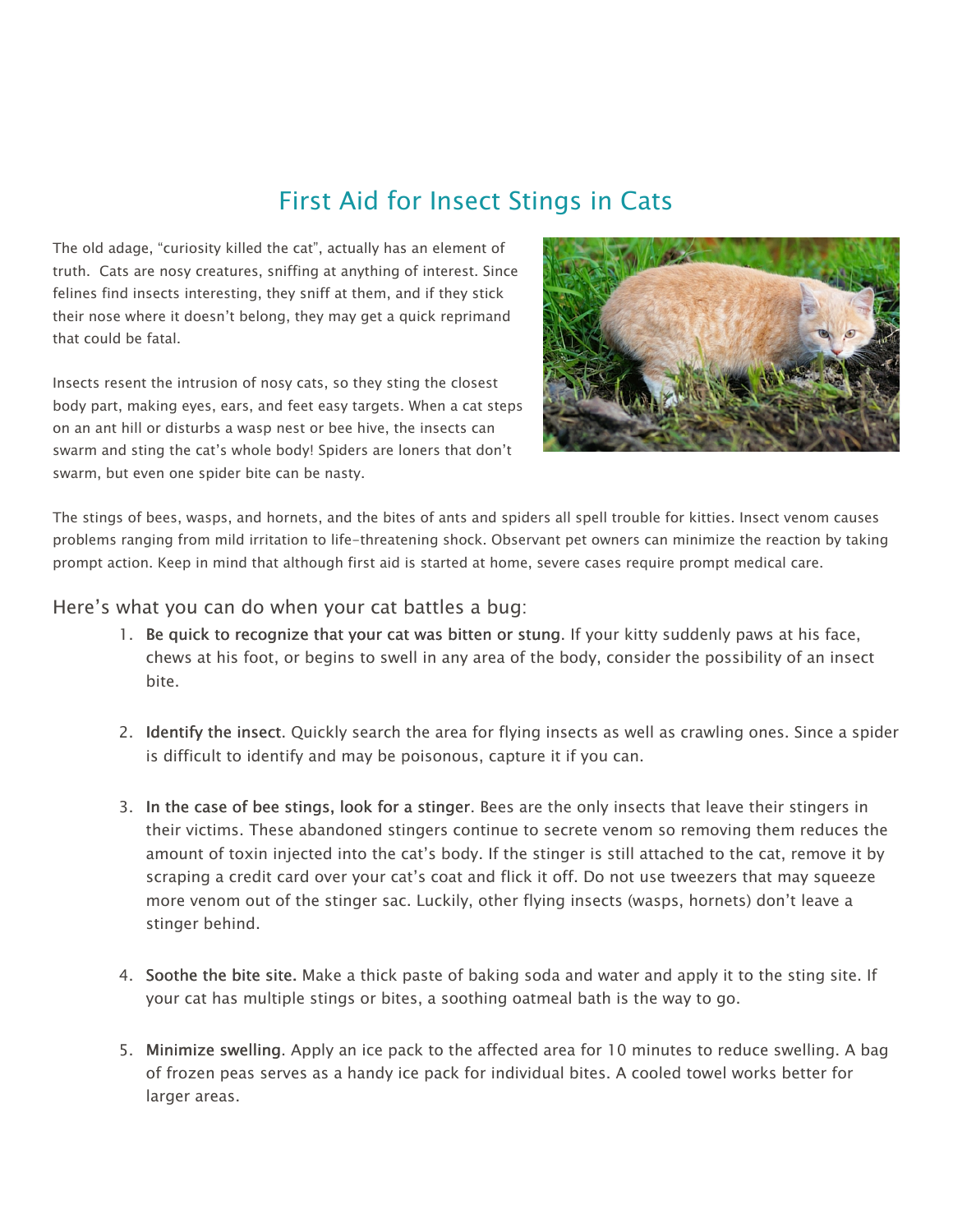- 6. Prevent allergic reactions. Give a dose of oral anti-histamine (like diphenhydramine) to minimize the reaction and decrease itching. Consult your veterinarian first for proper dosing.
- 7. Reduce the trauma of scratching. Use a head cone if your cat continues to lick or scratch at the bite wound. Constant scratching will delay healing and may cause infection.
- 8. Maintain hydration and food intake. Give your cat fresh water to drink. Cats that are stung in the mouth may find it difficult to eat so feed them moist food. Dry food softened with water is less likely to upset the GI tract than canned food.

### When is an insect bite serious?

Like some people, many cats are hypersensitive (very allergic) to insect stings or bites. The degree of reaction varies with the cat's immune system and the type of insect. Allergic reactions usually occur within 20 minutes of the bite, but may be delayed for hours so close monitoring is critical.

## "Severe reactions (anaphylaxis) can be fatal, so quick action is vital."

Severe reactions (anaphylaxis) can be fatal, so quick action is vital.

## Take your cat to the veterinary emergency clinic at the first sign of:

- 1. Severe swelling around the head and neck that could compromise respiration. Swelling in these areas may occur even if the bite occurred elsewhere.
- 2. Hives on any part of the body. Hives appear as bumps under the skin that raise the hair or as red bumps on hairless areas like the belly. Hives itch a lot, so the cat may roll in the grass or on the floor in an attempt to scratch at hard to reach places.
- 3. Difficulty breathing or wheezing. Cats usually don't breath through the mouth, so if your cat starts to pant, call your veterinarian.
- 4. Excessive drooling. If there is swelling in the throat, the cat has difficulty swallowing his own saliva and drools a lot.
- 5. Agitation. Some cats become anxious due to the itching and difficulty breathing. Also, the insect venom may affect the nervous system.
- 6. Vomiting or diarrhea. Even mild vomiting and soft stool can indicate trouble, so don't blow this symptom off.
- 7. Dizziness or disorientation. If your cat isn't alert or stumbles, he is having more than the normal reaction.
- 8. Seizures. This is a no-brainer. Call the veterinarian.